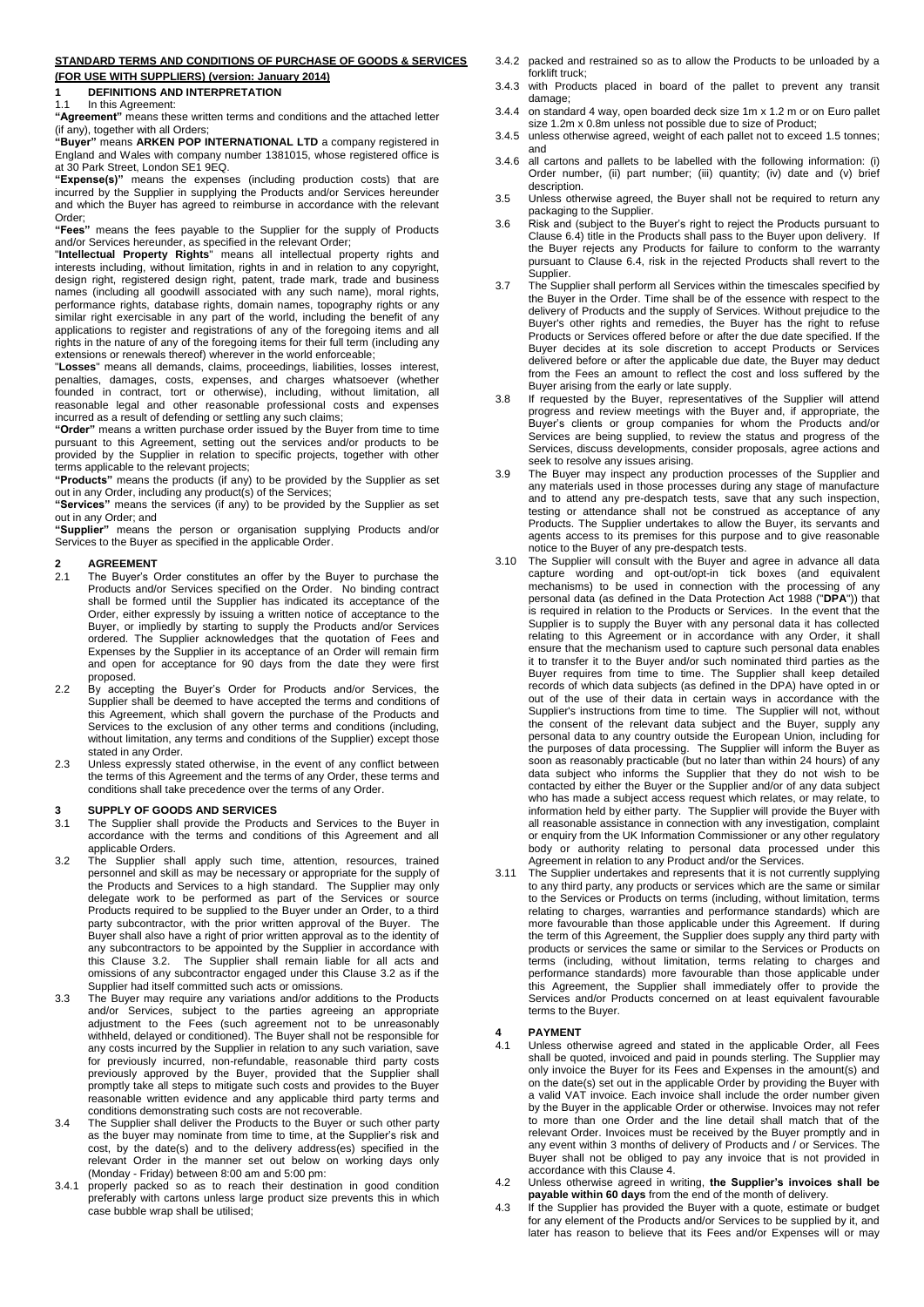exceed such quote, estimate or budget, the Supplier shall immediately advise the Buyer, and the Buyer shall not be obliged to pay the Supplier any excess above such quote, estimate or budget originally provided which is not approved by the Buyer in advance in writing.

- 4.4 In respect of: (a) all Expenses; and (b) all Fees for Services which are payable on a time-spent basis: all invoices shall be accompanied by adequate records and supporting documentation in relation to the relevant Expense or (as the case may be) the time spent by the Supplier's personnel and subcontractors in performing the Services. Unless expressly stated otherwise in the applicable Order, no Fees or Expenses shall be payable on a time and materials basis and no other fees or charges shall be payable where not set out in such Order, unless the Buyer's prior written consent to such fees and charges has been obtained. No mark-ups will be payable in respect of Expenses.
- 4.5 The Buyer shall be entitled to any discount for prompt payment, bulk or volume of purchase received by the Supplier for work covered by Orders, and the Supplier will promptly disclose details of such discounts together with any other rebates, benefits or commissions received from third parties in respect of such work which the Buyer shall also be entitled to the benefit of.
- 4.6 All sums referred to in this Agreement are exclusive of value added tax and any other duty or tax, which shall (if and to the extent applicable) be itemised separately on the Supplier's invoices and be payable by the Buyer.
- 4.7 The Supplier shall be entitled to charge interest on any overdue amount at the annual rate of 2% above the base lending rate for the time being of Barclays Bank plc, which interest shall accrue on a daily basis from the date payment becomes due until the date that the Supplier has received payment of the overdue amount together with all accrued interest.

### **5 CONFIDENTIALITY AND THE BUYER'S PROPERTY**

- In the course of supplying the Products and/or Services hereunder, the Supplier may receive or otherwise become aware of confidential information relating to the Buyer, its group companies and/or their clients, including, without limitation, relating to their business plans, strategies or financial information ("**Confidential Information**"). For the avoidance of doubt, all specifications, plans drawings, designs and technical data that is provided by the Buyer to the Supplier shall constitute the Buyer's Confidential Information and remain the property of the Buyer. The Supplier shall keep the terms of this Agreement and all Confidential Information confidential at all times and shall not disclose it (in whole or in any part) unless strictly necessary for the Supplier's performance of its obligations under this Agreement. In the event of any disclosure of Confidential Information to third parties under this Clause 5.1, the Supplier will procure that all employees, subcontractors and third parties provided with such Confidential Information shall enter into written confidentiality obligations with the Supplier which are similar to the Supplier's obligations of confidence to the Buyer under this Clause 5. 5.2 Confidential Information shall exclude information which:
- 
- 5.2.1 at the time of receipt by the Supplier is in the public domain;<br>5.2.2 subsequently comes into the public domain through no subsequently comes into the public domain through no fault of the Supplier, its officers, employees, subcontractors or agents; and/or
- 5.2.3 is lawfully received by the Supplier from a third party on an unrestricted basis.
- 5.3 The Supplier shall not be in breach of this Clause 5 if it discloses Confidential Information in circumstances where such disclosure is required by law, regulation or order of a competent authority, provided that the Buyer is given reasonable advance notice of the intended disclosure and a reasonable opportunity to challenge the same.
- 5.4 Upon a written request from the Buyer or the termination of this Agreement for any reason, the Supplier shall immediately return any and all Confidential Information to the Buyer then in the Supplier's possession or control and will not retain any copies of the same.
- 5.5 All materials supplied to the Supplier by the Buyer on a free-issue basis as well as all patterns, dies, moulds, other tooling and materials supplied by the Buyer or prepared or obtained by the Supplier for and at the Buyer's costs shall be and remain the Buyer's property (together referred to as "Buyer's Property"). The Seller shall maintain all Buyer's Property in good order and condition and shall on completion of delivery of the Products or Services (for the purpose of which the Buyer's Property is held by the Supplier) or on the written request from the Buyer immediately return it to the Buyer in accordance with the Buyer's instructions and at the Supplier's cost. If the Supplier fails to return the same or any of the returned Buyer's Property is not in good order and condition, the Buyer may withhold payment due as may be required to either replace the Buyer's Property in question or restore it to good order and condition as the Buyer may elect in its sole discretion. The Supplier acknowledges that it holds all Buyer's Property as a bailee on behalf of the Buyer and will at all times ensure they are clearly identified as the property of the Buyer. The Supplier hereby grants to the Buyer an irrevocable licence to enter the Supplier's services where any of the Buyer's Property are kept or believed to be kept for the purpose of removal or inspection of the same.
- 5.6 The Supplier shall at all times remain responsible for the Buyer's property that is in its custody and the Buyer's Property shall remain at the Supplier's risk until it has been returned to the Buyer's premises. The Supplier shall have in force and maintain at its own cost such policy or policies of insurance as to provide full cover against all risks while in the .<br>Buyer's custody.

### **6 WARRANTIES**

The Supplier represents, warrants and undertakes to the Buyer that:

- 6.1 the Supplier's personnel and subcontractors who perform the Services hereunder are and shall be competent and suitable in every respect, whether as to qualifications, experience or otherwise, to provide the Services;
- 6.2 the Services will be carried out in a competent and professional manner and with reasonable skill and care and in accordance with the terms of this Agreement and all specifications, requirements and quality standards set out in applicable Orders or as specified by the Buyer from time to time. If the Supplier's performance of the Services does not comply with this Clause, without prejudice to the Buyer's other remedies hereunder or at law, the Supplier shall (if the Buyer requests) perform the Services again at no extra charge;
- 6.3 it shall comply with (and shall ensure that all Products comply with) all applicable laws, regulatory requirements and codes of practice (including, without limitation, those relating to health and safety and the protection of personal data);
- 6.4 the Products will be (i) of the best available design, of satisfactory quality, fit for the purpose for which they are intended to be used and shall for a period of 12 months from delivery or 6 months of the Products being put into service, whichever is the longer (the "Warranty Period"), be free from defects in design, material and workmanship,; and (ii) shall strictly comply with all drawings, descriptions, specifications, data, requirements and quality standards or samples set out or referred to in the applicable Order or supplied or communicated by the Buyer to the Supplier and any sample or description, literature, catalogue, brochure, drawings or other information that was supplied by the Supplier to the Buyer (unless varied by the applicable Order), and (iii) be of the exact quantity as set out in the applicable Order unless otherwise agreed. The Supplier shall inform the Buyer of any known inaccuracies in any information supplied to the Buyer. If any Products fail to comply with this warranty, the Buyer shall notify the Supplier in writing within a reasonable period depending on the nature of the Products, but in any event within 90 days of delivery (except in the case of defects that become apparent subsequently during the Warranty Period, which may be notified at any time during the Warranty Period), and the Supplier shall (without prejudice to the Buyer's other rights and remedies) collect the defective Products at a time and place convenient to the Buyer and shall immediately (i) repair or replace the Products or, at the Buyer's option, (ii) refund to the Buyer in full all sums paid for the relevant Products. The Buyer reserves the right to recover any damages, costs and losses it may suffer as a result of the Supplier's failure to comply with this warranty:
- 6.5 it shall not make any statement, orally or in writing, publicly or privately, or do any act or otherwise conduct itself in such a manner as will or may in the reasonable opinion of the Buyer disparage the Buyer, its group companies and/or their clients, or their businesses, products or services;
- 6.6 where the Supplier is processing personal data (as defined in the DPA) supplied by or on behalf of the Buyer, the Supplier undertakes to the Buyer that: (i) it shall only process such personal data in accordance with the Supplier's written instructions and for the purposes of providing the Services and the Products under this Agreement (and for no other purpose); and (ii) it shall implement and operate appropriate technical and organisational measures necessary to protect against unauthorised or unlawful processing of such personal data and against accidental loss or destruction of, or damage to, such personal data;
- 6.7 the Products and any concepts, ideas and materials produced by or on behalf of the Supplier as part of the Services, and the Buyer's use of such Products and Services, will not infringe the Intellectual Property Rights or other rights of any third party and shall not be unlawful in any way;
- 6.8 where the Supplier is required to provide online, digital or other technical services to the Buyer in relation to the Services to be supplied under any Order, such services shall be free from any known virus, trojan horse, worm, trapdoor or similar software and that the Supplier will continue to use prudent industry standard methods, processes and applications (including the use and maintenance of up-to-date reputable industry standard anti-virus software) to minimise the risk that any such virus or similar will infect or affect any of the hardware or software systems belonging to or used by the Buyer, its group companies or their clients; and
- 6.9 it is free to enter this Agreement and has the right, power and authority to perform its obligations and give the undertakings contained within the terms of this Agreement and is not aware of any third party rights which would prevent the exercise by the Buyer, its group companies or their clients, of any of the rights granted under this Agreement.

### **7 LIABILITY AND INSURANCE**

- The Supplier shall be liable for and shall indemnify the Buyer against any and all Losses incurred by the Buyer, its group companies and/or their clients, arising out of or in connection with the Supplier's performance of, or failure to perform, or delay in performing this Agreement, including, without limitation, any Losses arising out of or in connection with:
- 7.1.1 defective workmanship, quality or materials in respect of any of the Products;
- 7.1.2 any infringement or alleged infringement of any Intellectual Property Rights or other third party rights caused by the performance or use of any Products or Services as contemplated hereunder;
- 7.1.3 any claim made against the Buyer in respect of any Losses sustained by any third party caused by, relating to or arising from the Products and/or the Supplier's performance of, or failure to perform, or delay in performing the Services; and
- 7.1.4 any breach or non-performance by the Supplier of any of the warranties contained in Clause 6.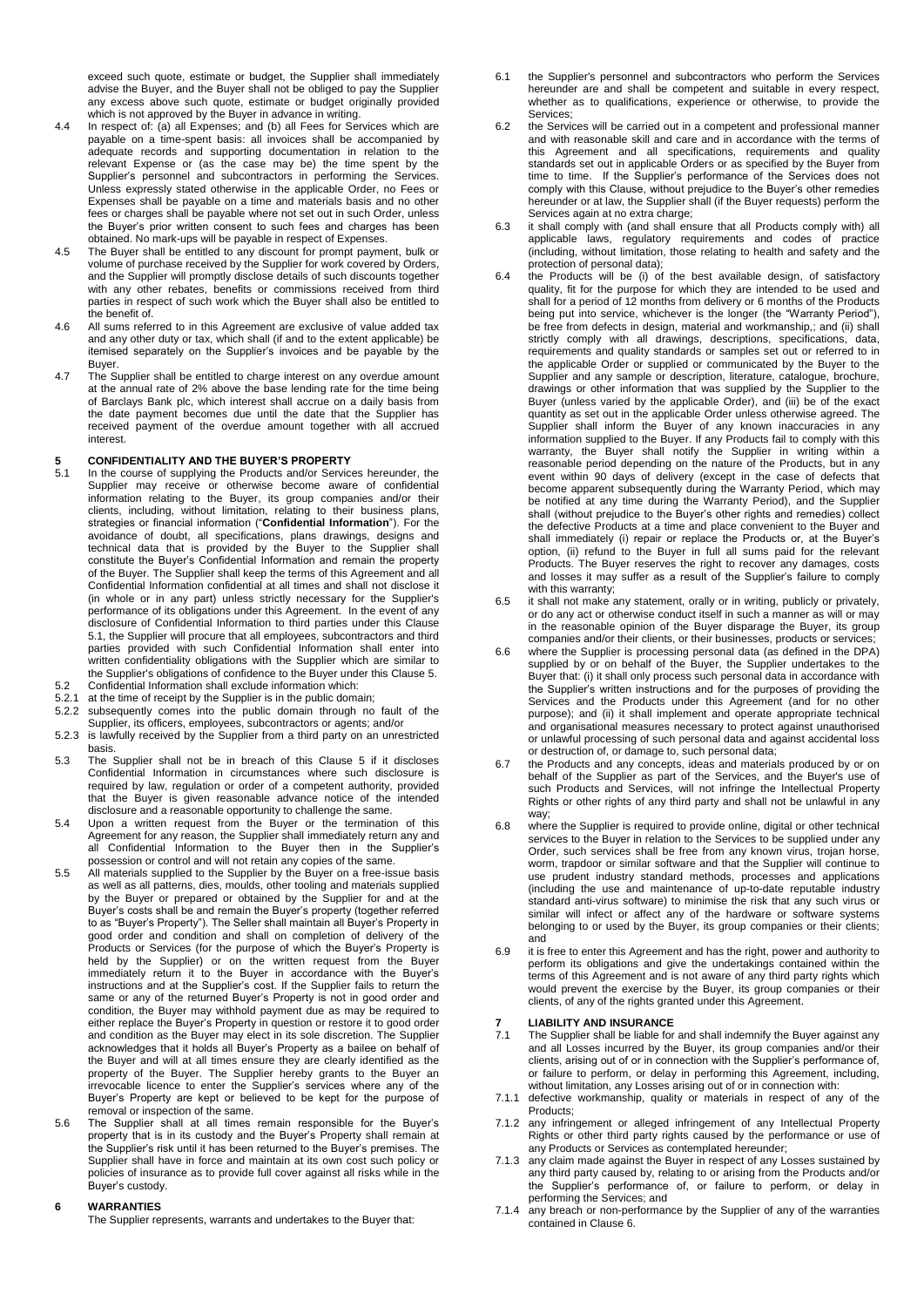7.2 The Supplier shall effect and maintain insurance policies as appropriate for cover in respect of the Supplier's obligations and liabilities under this Agreement with reputable insurance providers, including but not limited to Professional Indemnity Insurance cover for not less than £1,000,000 per claim. The Supplier shall, upon request, provide written evidence of such insurance to the Buyer.

## **8 TERM AND TERMINATION**<br>**8.1** The Buver may at any time

- The Buyer may at any time and for any reason cancel any Order in whole or in part on written notice to the Supplier. Upon receipt of such a notice, the Supplier will immediately cease all work on the cancelled part(s) of the Order and promptly take all steps to mitigate all loss or costs incurred at that time. The Buyer shall pay the Supplier for the Products delivered and/or Services performed in accordance with this Agreement up to and including the date of cancellation.
- 8.2 The Buyer may terminate this Agreement forthwith upon written notice to the Supplier in the event of:
- 8.2.1 any material or persistent breach(es) of this Agreement by the Supplier which breach(es) is/are either irremediable or, if remediable, is/are not remedied within 7 days after the Buyer has served a written notice on the Supplier specifying the nature of the breach(es) and requiring that the same be remedied; or
- 8.2.2 the Supplier becoming insolvent, entering into liquidation, whether voluntary or compulsory, passing a resolution for its winding up, having a receiver or administrator appointed over the whole or any part of its assets, making any composition or arrangement with its creditors or taking or suffering any similar action in consequence of its debt.
- 8.3 Upon termination of this Agreement for any reason, the Supplier shall immediately deliver to, or otherwise dispose of as directed by the Buyer, any and all materials and property in its possession, custody or control belonging or relating to the Buyer, its group companies or their clients, including without limitation all partially completed Products on which the Supplier has already started work and all materials and information reasonably required by the Buyer to complete such partially completed **Products**
- 8.4 The terms of and obligations imposed by Clauses 5, 6, 7, 8, 9, 10, 11, 12, 13, 15, 17 and 18 shall survive the variation or termination of this Agreement for any reason.

## **9 INTELLECTUAL PROPERTY RIGHTS**<br>9.1 Subject to Clause 9.3, the Sup

- Subject to Clause 9.3, the Supplier hereby irrevocably and unconditionally assigns (and shall procure that its officers, employees, freelancers and sub-contractors assign) as legal and beneficial owner, with full title guarantee and grants all rights, licences and consents (and shall procure that its officers, employees, freelancers and subcontractors grant all rights, licences and consent) to the Buyer (and, in the case of assignment of copyright, by present assignment of present and future copyright) all Intellectual Property Rights in and to the Products and Services for the full duration of such rights and any renewals or extensions thereof, wherever in the World enforceable, including, without limitation, all rights to sue for past infringement and applications in respect of the same, so that the Supplier may make the fullest use of such Products and Services. The Supplier hereby irrevocably and unconditionally waives and agrees not to assert (and shall procure that its officers, employees, freelancers and subcontractors shall irrevocably and unconditionally waive and agree not to assert) any moral or other similar rights in and to the Products and the Services in accordance with the Copyright Designs and Patents Act 1988 (in the UK) or any corresponding foreign rights in connection with the authorship of any copyright works in connection with the provision of the Services and the Products, wherever in the world enforceable.
- 9.2 The Supplier warrants that in order to give full effect to any assignment under Clause 9.1, it shall acquire the necessary assignments of any and all Intellectual Property Rights from any third parties engaged in association with the provision of the Services or the Products and where such assignment cannot be obtained, the procedure in Clause 9.3 shall apply.
- 9.3 If and to the extent that any of the Products and/or the Services will comprise or include any rights belonging to any third party, the Supplier will inform the Buyer before including such third party material in the Products and/or the Services, and will not include any such third party material unless the Supplier has the Buyer's express prior written approval to include such third party material. In this Clause "written approval" means written approval by directors or employees of the Buyer authorised to approve the Supplier's Products and/or Services as notified by the Buyer from time to time. Following such written approval, the Supplier shall procure that the Buyer and any of its group companies or clients for whom the relevant Products and/or Services were purchased, shall be licensed (free of charge and for such period as may be necessary or desirable) to enable the Buyer or such clients and group companies to make the fullest use of the Products and/or the Services as they see fit.
- 9.4 The Supplier undertakes to the Buyer not to register, assign or licence any Intellectual Property Rights in and to the Products and/or the Services without the Buyer's prior written consent. In the event that the Supplier does register any such rights (by way of example only, in relation to any trade marks or domain names), without prejudice to the Buyer's other rights and remedies under this Agreement or at law, the Supplier shall transfer the registration of such rights to the Buyer promptly upon request and at the Supplier's cost.
- 9.5 The Supplier shall, at the Buyer's request, take all such actions and execute all such documents as may in the Buyer's opinion be necessary to enable the Buyer to perfect the transfer or assignment of all rights, title and interest to the Buyer under Clause 9.1 or to obtain, defend or

enforce its rights in or arising from the Products and/or Services or to assign or license such rights to any client or group company for whom the relevant Products and/or Services were purchased by the Buyer. The Supplier undertakes that it shall not do or fail to do any act which would or might prejudice the Buyer's rights under this Clause 9.

- 9.6 Without prejudice to any other of the rights and remedies available to the Supplier, if the performance of the Services or the use of or dealing with any Products by the Buyer or its group companies or clients for whom such Services and/or Products were purchased, infringes, or in the Buyer's opinion is likely to be held to infringe, in whole or in any part, any third party Intellectual Property Right or other right, the Supplier shall at the Buyer's option: (a) procure for the Buyer and such third parties as the Buyer may nominate from time to time, the right to continue to receive the Services and use the Products in question, free of any liability for such infringement; (b) replace or modify the Services and/or Products in question so that they become non-infringing while otherwise complying with the requirements of this Agreement; or (c) (d) remove such Products or any parts thereof from the Products to be provided under the terms of this Agreement in compliance with an Order and refund to the Buyer all fees and charges paid by the Buyer in association with such Products and any parts thereof.
- 9.7 The Supplier undertakes not to use any Intellectual Property Rights which are owned or used by the Buyer, its group companies or their clients in connection with the provision of Services or the Products other than in the form or manner directed and approved by the Buyer in advance. Any such approved use of such Intellectual Property Rights shall be in accordance with any brand guidelines and other instructions supplied by the Buyer from time to time. For the avoidance of doubt, nothing in this Agreement shall be deemed or construed as an assignment by the Buyer to the Supplier of any Intellectual Property Rights owned by the Buyer, its group companies or their clients, whether in this Clause 9 or otherwise.

## **10 RECORDS / AUDIT**

- In respect of all Expenses and in respect of Services carried out on a time and materials or a time-spent basis, the Supplier shall maintain such accounts and records as are reasonably necessary for the purpose of enabling the Buyer to conduct an audit of such Expenses (the "**Records**").
- 10.2 The Supplier will allow the Buyer by its own personnel, or by a suitably qualified independent auditor or accountant, to enter the Supplier's premises, have access to and take copies of all the Records during the period(s) for which Products and/or Services are being provided under any Order and for 72 months afterwards. Any such access shall be on reasonable notice (in writing) at any time during normal business hours for the purposes of auditing or otherwise inspecting the Records.
- 10.3 Should any audit or inspection of the Records by the Buyer reveal that the Buyer has been overcharged, the Supplier shall reimburse to the Buyer the amount of the overcharge within seven days of the Buyer's request, plus interest at an annual rate of 3% above the base lending rate of Barclays Bank plc, accruing on a daily basis commencing from the date the Buyer paid such excess up to and until such payment is reimbursed to the Buyer.
- 10.4 The Supplier will afford to the Buyer all reasonable assistance in the carrying out of audits or inspections. The Buyer will ensure that any information obtained in the course of the audit or inspection concerning the Supplier's business is kept in the strictest confidence and not used for any purpose other than the proper conduct of the audit or inspection.

### **11 NON COMPETE**

During the provision of the Products and/or Services hereunder, and for a period of six months after the completion of delivery of such Products and/or Services, the Supplier shall not, either on its own account or in conjunction with or on behalf of any person or persons, whether directly or indirectly provide any goods or services to or carry out any work for any client of the Buyer with whom the Supplier has had contact or of which the Supplier has become aware by virtue of its provision of the Products and/or Services hereunder, without the prior written consent of the Buyer.

#### **12 NOTICES**

All notices to be given under this Agreement by one party to the other shall be valid if made in writing and posted to the address of the other party as set out in this Agreement or as otherwise notified in writing from time to time (and any such notice shall be deemed received 48 hours after posting). A copy of any notices for the Buyer must be sent to: Legal Department, Writtle Holdings Limited, 30 Park Street, London SE1 9EQ.

### **13 SET-OFF**

Without prejudice to the other rights and remedies available to the Buyer under this Agreement or otherwise, the Buyer shall be entitled (but not obliged) at any time without notice to the Supplier to set off any liability of the Supplier to the Buyer against any liability of the Buyer to the Supplier (in any case howsoever arising and whether any such liability is present or future, liquidated or unliquidated) and may exchange any currency to do so.

#### <span id="page-2-0"></span>**14 COMPLIANCE WITH THE BRIBERY ACT**

### 14.1 The Supplier shall:

14.1.1 comply with all applicable laws, statutes, regulations, and codes relating to anti-bribery and anti-corruption including but not limited to the Bribery Act 2010 ("**Relevant Requirements"**);